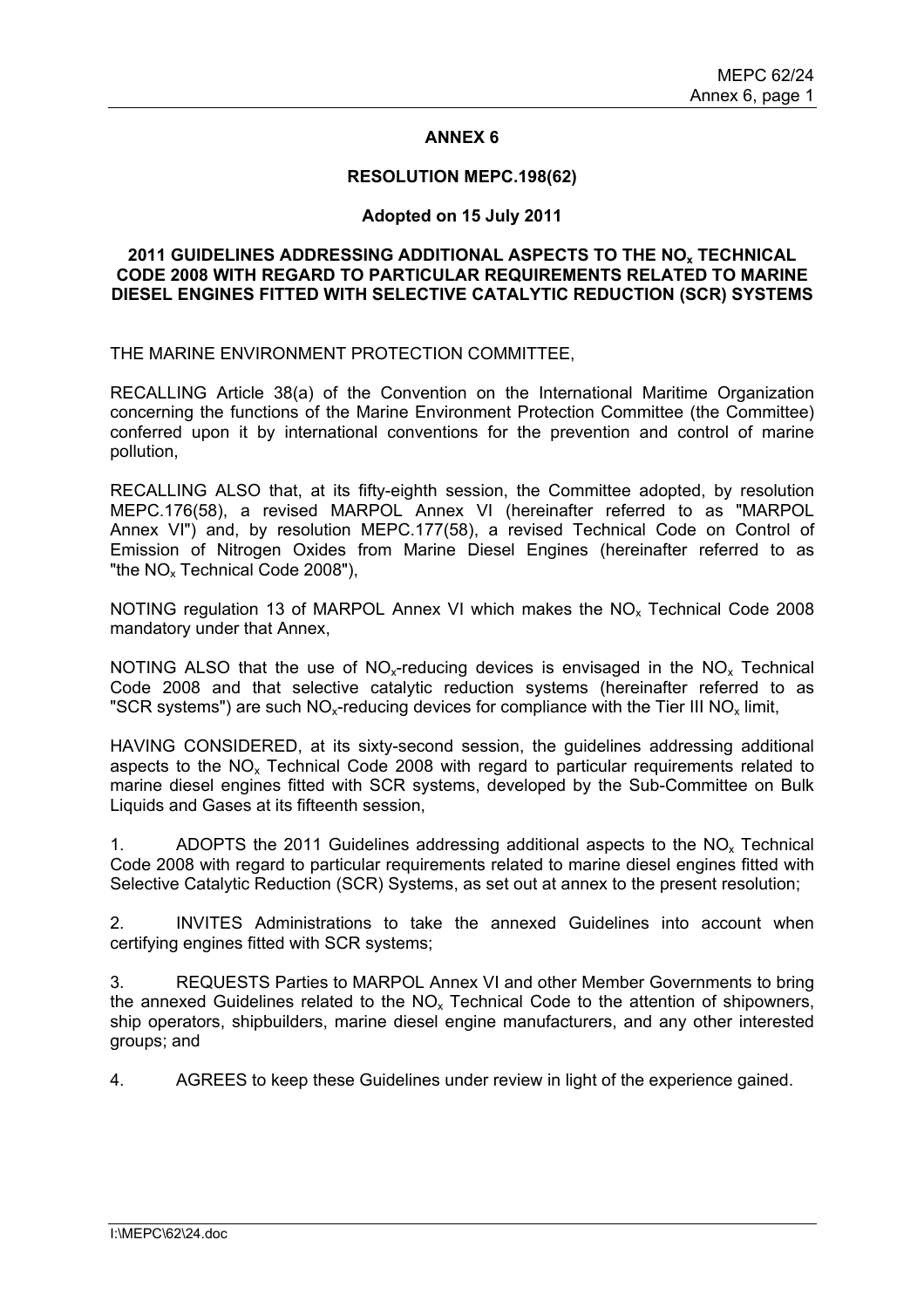### ANNEX

# **2011 GUIDELINES ADDRESSING ADDITIONAL ASPECTS TO THE NOx TECHNICAL CODE 2008 WITH REGARD TO PARTICULAR REQUIREMENTS RELATED TO MARINE DIESEL ENGINES FITTED WITH SELECTIVE CATALYTIC REDUCTION (SCR) SYSTEMS**

# **TABLE OF CONTENTS**

- 1 INTRODUCTION
- 2 GENERAL
	- 2.1 Purpose
	- 2.2 Application
	- 2.3 Definitions

# 3 PRE-CERTIFICATION PROCEDURE

- 3.1 General
- 3.2 Technical File and on board  $NO_x$  verification procedures<br>3.3 Measures to minimize reductant slip
- Measures to minimize reductant slip
- 3.4 Pre-certification procedure
- 3.5 EIAPP certificate
- 4 FAMILY AND GROUP CONCEPTS FOR ENGINE SYSTEMS FITTED WITH SCR
- 5 TEST PROCEDURES FOR SCHEME A
	- 5.1 General
	- 5.2 Calculation of gaseous emissions
- 6 TEST PROCEDURES FOR SCHEME B
	- 6.1 General<br>6.2 Verificati
	- 6.2 Verification test procedures for an engine<br>6.3 Test procedures for SCR chambers
	- Test procedures for SCR chambers
	- 6.4 Calculation of the specific emission
	- 6.5 Test report to be submitted to the Administration
- 7 ON BOARD CONFIRMATION TEST FOR SCHEME B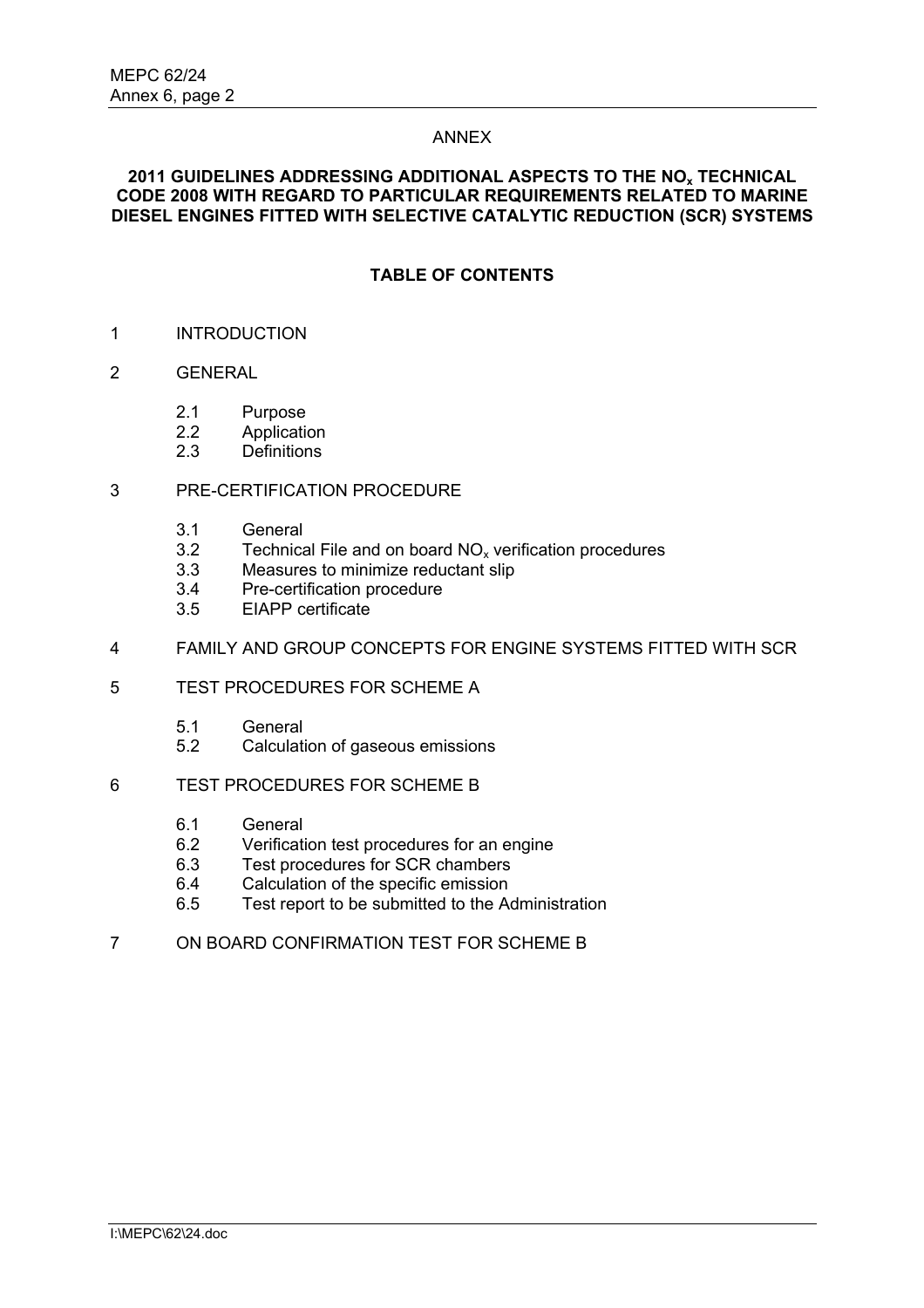# **1 INTRODUCTION**

1.1 The use of  $NO<sub>x</sub>$ -reducing devices is envisaged in the  $NO<sub>x</sub>$  Technical Code 2008 (NTC 2008) as given in section 2.2.5 and a Selective Catalytic Reduction (SCR) system is one of such devices.

1.2 NTC 2008 contains two ways for pre-certification of engine systems fitted with NOx-reducing devices:

- .1 engine fitted with SCR: Approval in accordance with paragraph 2.2.5.1 of the NTC 2008. Test according to chapter 5 of the NTC 2008; and
- .2 the simplified measurement method in accordance with section 6.3 of the NTC 2008 as regulated in paragraph 2.2.5.2 (Primary failure case) of the NTC 2008.

1.3 According to paragraph 2.2.5.1 of the NTC 2008 the engine system fitted with SCR should be tested on a test bed (Scheme A). Where that is not appropriate, given reasons as outlined under paragraph 3.1.1 of these guidelines; the provisions of Scheme B as set out in these guidelines should be applied.

1.4 Administrations are invited to take these guidelines into account when certifying engines fitted with SCR.

### **2 GENERAL**

#### **2.1 Purpose**

2.1.1 The purpose of these guidelines is to provide guidance in addition to the requirements of the NTC 2008 for design, testing, surveys and certification of marine diesel engines fitted with an SCR system to ensure its compliance with the requirements of regulation 13 of MARPOL Annex VI.

#### **2.2 Application**

2.2.1 These guidelines apply to marine diesel engines fitted with SCR for compliance with regulation 13 of MARPOL Annex VI.

# **2.3 Definitions**

2.3.1 Unless provided otherwise, the terms in these guidelines have the same meaning as the terms defined in regulation 2 of MARPOL Annex VI and in section 1.3 of the NTC 2008.

2.3.2 "Engine system fitted with SCR" means a system consisting of a marine diesel engine, an SCR chamber and a reductant injection system. When a control device on NOx-reducing performance is provided, it is also regarded as a part of the system.

2.3.3 "Catalyst block" means a block of certain dimension through which exhaust gas passes and which contains catalyst composition on its inside surface to reduce  $NO<sub>x</sub>$  from exhaust gas.

2.3.4 "SCR chamber" means an integrated unit, which contains the catalyst block(s), and into which flows exhaust gas and reductant.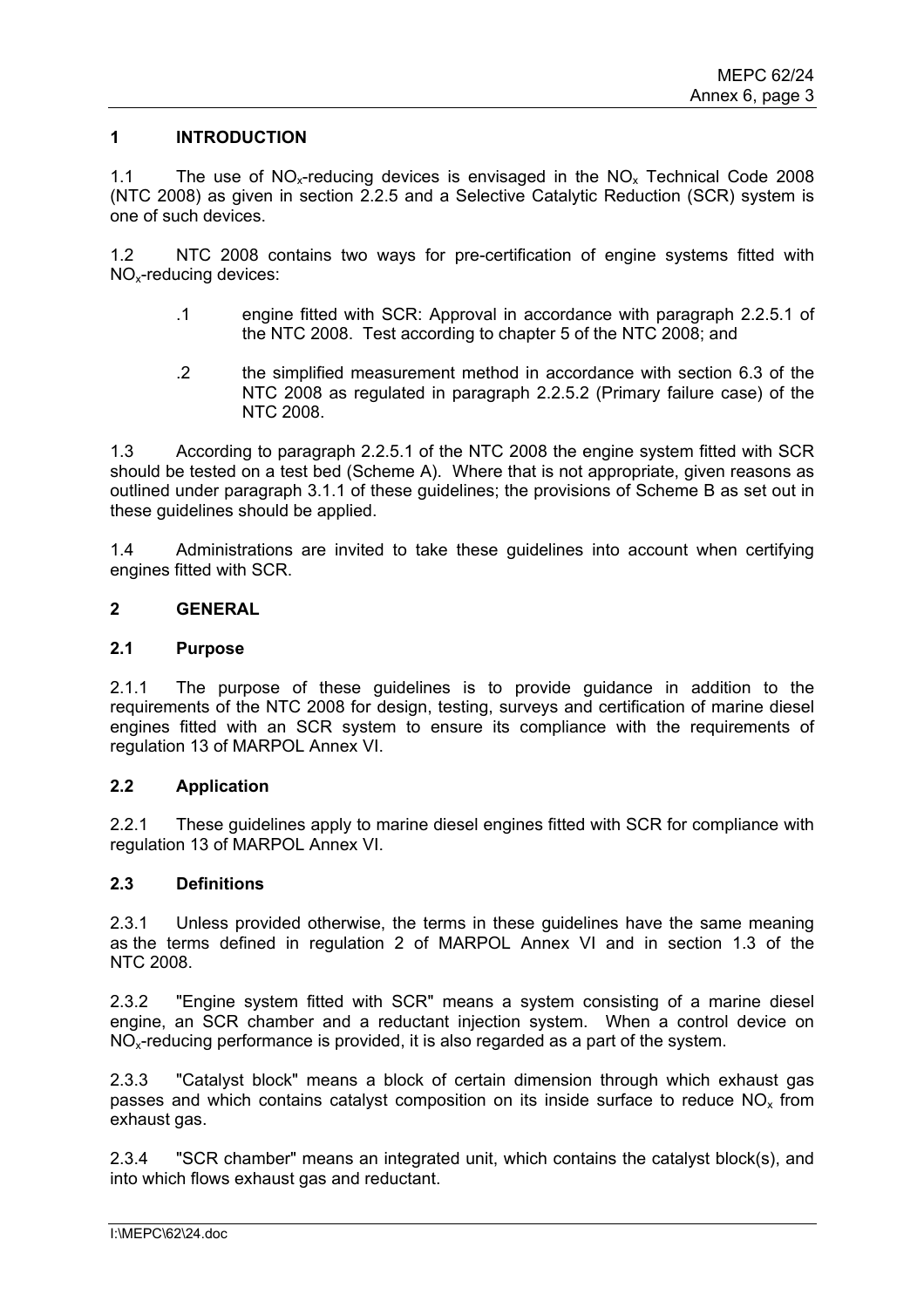2.3.5 "Reductant injection system" means a system, which consists of the pump(s) to supply reductant to the nozzle(s), the nozzle(s) spraying reductant into the exhaust gas stream and control device(s) of the spray.

2.3.6 "AV (area velocity) value" means a value of the exhaust gas flow rate passing through the catalyst blocks  $(m^3/h)$  per total active surface area of the catalyst blocks in the SCR chamber  $(m^2)$ . Therefore, unit of AV value is  $(m/h)$ . The exhaust gas flow volume is the volume defined at 0°C and 101.3 kPa.

2.3.7 "SV (space velocity) value" means a value of the exhaust gas flow rate passing through the catalyst block(s) (m<sup>3</sup>/h) per total volume of the catalyst block(s) in the SCR chamber  $(m^3)$ . Therefore, unit of SV value is  $(1/h)$ . The exhaust gas flow volume is the volume defined at 0°C and 101.3 kPa.

2.3.8 "Total volume of the catalyst block" means the volume  $(m^3)$  based on outer dimensions of the catalyst block.

2.3.9 "LV (linear velocity) value" means a value of the exhaust gas flow rate passing through the catalyst blocks (m<sup>3</sup>/h) per catalyst block's section (m<sup>2</sup>) in a normal direction of exhaust gas flow. Therefore, unit of LV value is (m/h). The exhaust gas flow volume is the volume defined at 0°C and 101.3 kPa.

2.3.10 "Block section" means the cross-sectional area ( $m<sup>2</sup>$ ) of the catalyst block based on the outer dimensions.

2.3.11 "NO<sub>x</sub> reduction rate η" means a value deriving from the following formula. Unit of  $\eta$ is (%):

$$
\eta = \frac{(c_{\text{inlet}} - c_{\text{outlet}})}{c_{\text{inlet}}} \cdot 100
$$

Where:  $c_{\scriptscriptstyle inlet}$  is NO<sub>x</sub> concentration (ppm) as measured at the inlet of the SCR chamber;

> $c_{\text{outlet}}$  is NO<sub>x</sub> concentration (ppm) as measured at the outlet of the SCR chamber.

# **3 PRE-CERTIFICATION PROCEDURE**

# **3.1 General**

3.1.1 Engine systems fitted with SCR should be certified in accordance with chapter 2 of the NTC 2008. In cases where combined engine/SCR systems can neither be tested on a test bed due to their size, construction and other restrictions nor an on board test can be performed fully complying with the requirements of chapter 5 of the NTC 2008 the procedures provided by Scheme B of these guidelines should be applied.

3.1.2 The applicant for certification should be the entity responsible for the complete system "Engine system fitted with SCR", e.g., the engine manufacturer.

3.1.3 The applicant should supply all necessary documentation, including the Technical File for the complete system, a description of the required on board  $NO<sub>x</sub>$  verification procedure and, where applicable, the description of the confirmation test procedure.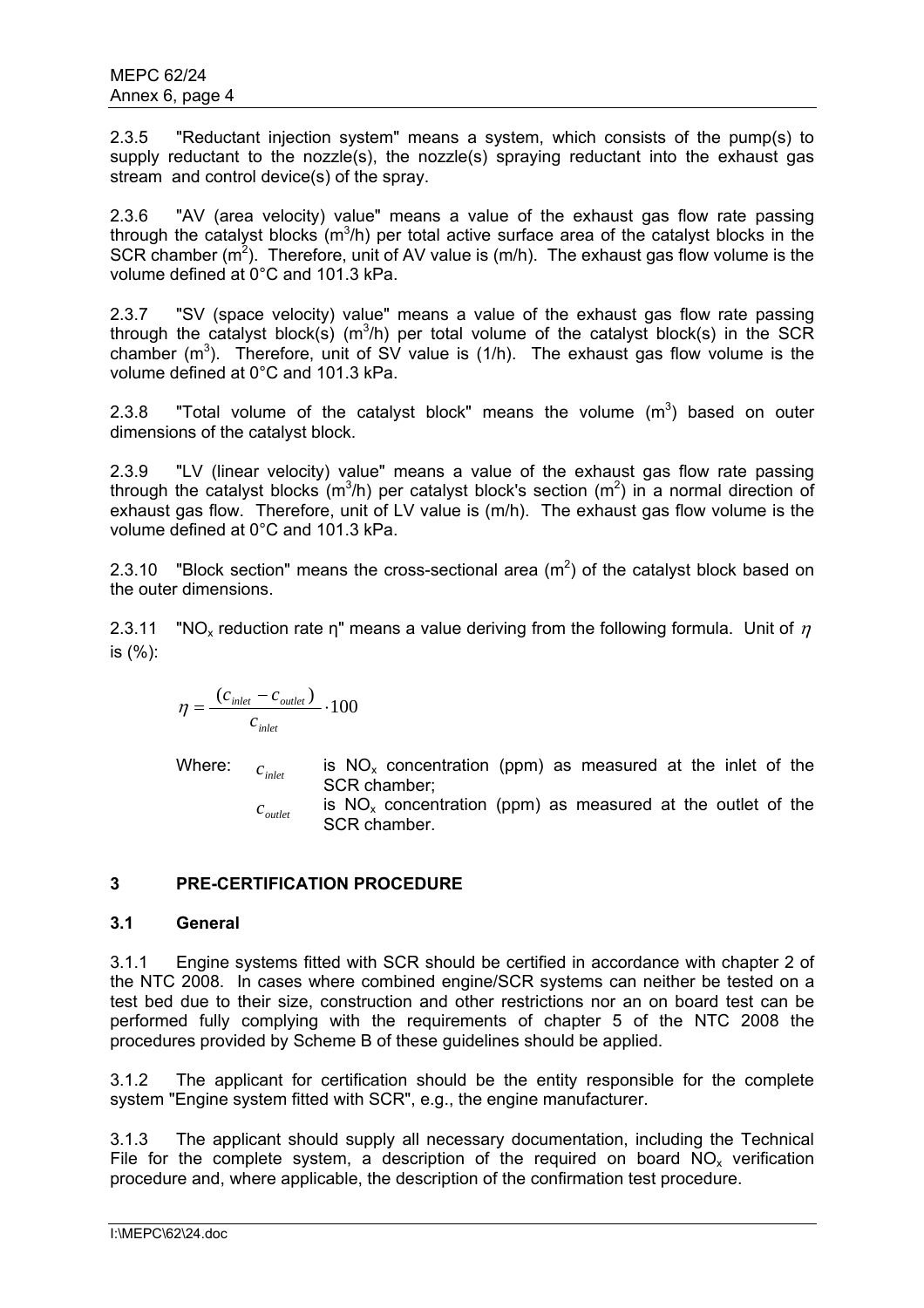# **3.2 Technical File and on board NOx verification procedures**

3.2.1 In addition to the information supplied in paragraph 3.1.3 of these guidelines and items in section 2.4 of the NTC 2008, engine systems fitted with SCR should include the following information in its Technical File:

- .1 reductant: component/type and concentration;
- .2 reductant injection system including critical dimensions and supply volume;
- .3 design features of SCR specific components in the exhaust duct from the engine exhaust manifold to the SCR chamber;
- .4 catalyst block specification and arrangement in the SCR chamber;
- .5 inlet parameters including allowable exhaust gas temperature (maximum and minimum) at the inlet of the SCR chamber;
- .6 cross-unit parameters: allowable pressure loss (∆p) between inlet and outlet of SCR chamber and in the exhaust duct caused by SCR components;
- .7 aspects related to the fuel oil quality resulting in continued compliance of the engine with the applicable  $NO<sub>x</sub>$  emission limit;
- .8 factors related to the deterioration rate of SCR performance, e.g., exchange condition for SCR blocks and recommended exchange time of SCR blocks;
- .9 controlling arrangements and settings of the SCR, e.g., model, specification of control device;
- .10 measures to minimize reductant slip;
- .11 parameter check method as the verification procedure: with regard to the application of the parameter check method, requirements given in paragraph 2.3.6 of the NTC 2008 and guidance given in appendix VII, paragraph 2 of the NTC 2008 should be taken into account in assessing the adequacy of a proposed procedure with analysers meeting or exceeding the requirements of appendix III of the NTC 2008; and
- .12 any other parameter(s) specified by the manufacturer.

### **3.3 Measures to minimize reductant slip**

3.3.1 When SCR uses urea solution, ammonia solution or ammonia gas as reductant, measures to prevent reductant slip should be provided to avoid the supply of an excessive amount of reductant in the system. The reductant injection system should be designed to prevent emissions of any harmful substance from the system.

#### **3.4 Pre-certification procedure**

3.4.1 Test and pre-certification of an engine system fitted with SCR should be conducted either by Scheme A (as given in section 5 of these guidelines), or by Scheme B (as given in sections 6 and 7 of these guidelines), as appropriate.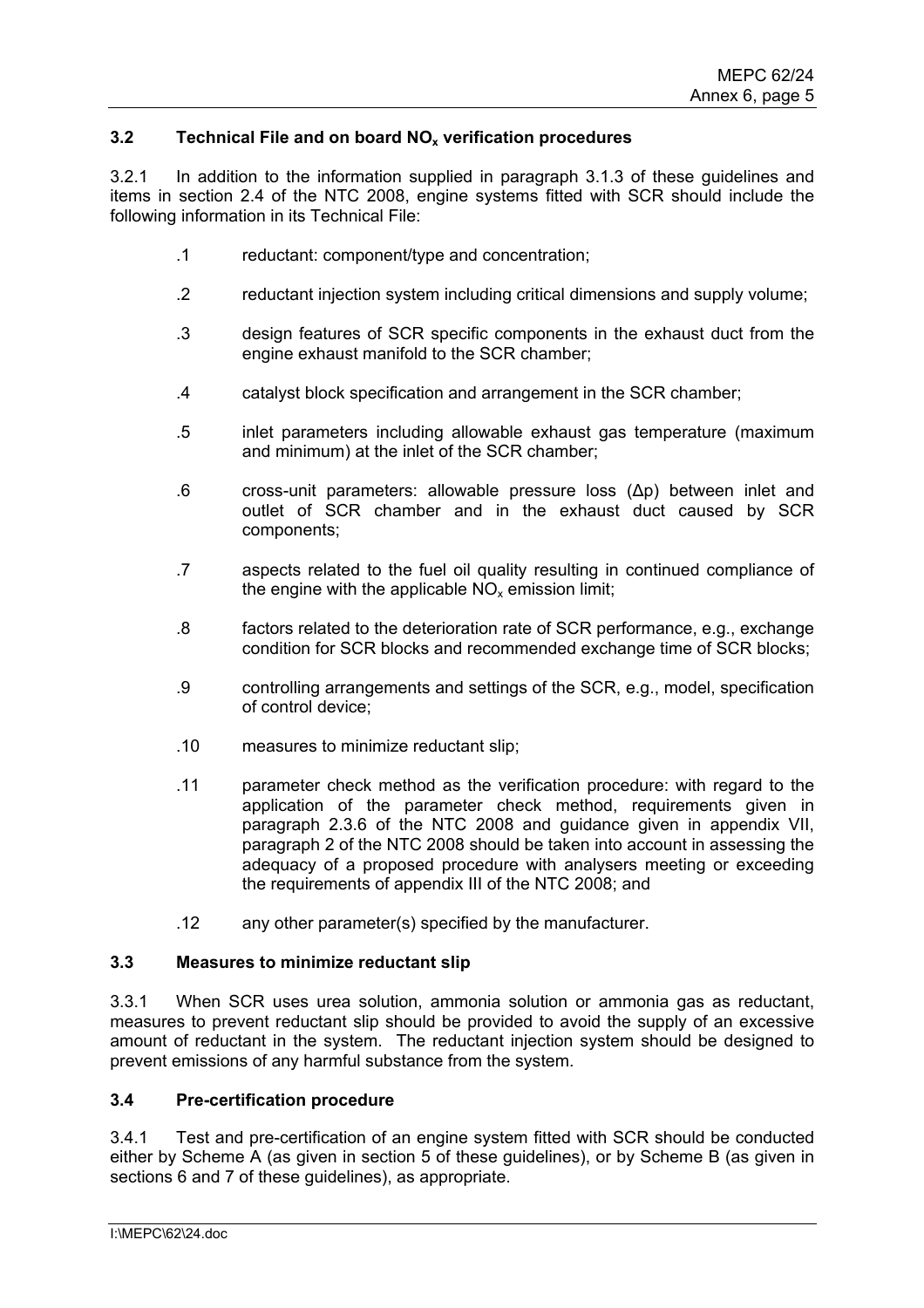### **3.5 EIAPP certificate**

3.5.1 An Engine International Air Pollution Prevention (EIAPP) Certificate (see appendix I of the NTC 2008) should be issued by the Administration after approval of the Technical File.

3.5.2 When an applicant chooses the Scheme B for pre-certification, the IAPP initial survey should not be completed until the on board initial confirmation test provides compliant results. The applicant remains the responsible entity until final acceptance of the system.

### **4 FAMILY AND GROUP CONCEPTS FOR ENGINE SYSTEMS FITTED WITH SCR**

4.1 Requirements in chapter 4 of the NTC 2008 apply equally to engine systems fitted with SCR.

### **5 TEST PROCEDURES FOR SCHEME A**

#### **5.1 General**

5.1.1 A test for a combined system of an engine fitted with an SCR in Scheme A is to ensure compliance with the applicable  $NO<sub>x</sub>$  emission limits of MARPOL Annex VI, as required. The test bed measurement procedures of chapter 5 of the NTC 2008 should apply.

## **5.2 Calculation of gaseous emissions**

5.2.1 The calculation method in section 5.12 of the NTC 2008 is also applied to engine systems fitted with SCR. No allowance is made for the reductant solution injected into the exhaust gas stream in respect of its effect on exhaust gas mass flow rate calculation (appendix VI) or dry/wet correction factor (equation (11), paragraph 5.12.3.2.2 of the NTC 2008). The  $NO_x$  correction factor for humidity and temperature (equations (16) or (17), paragraphs 5.12.4.5 and 5.12.4.6, respectively, of the NTC 2008) should not be applied.

5.2.2 For an engine system fitted with SCR, the following parameters should be measured and recorded in the engine test report in accordance with section 5.10 of the NTC 2008:

- .1 injection rate of reductant at each load point (kg/h);
- .2 exhaust gas temperature at the inlet and outlet of the SCR chamber (°C);
- .3 pressure loss (kPa): it is necessary to measure the pressure at inlet and at outlet of the SCR chamber and to calculate pressure loss ∆p. If the manufacturer sets an allowable limit of ∆p, it should be confirmed; and
- .4 other parameter(s) as specified by the Administration.

### **6 TEST PROCEDURES FOR SCHEME B**

#### **6.1 General**

6.1.1 A test for an engine system fitted with SCR in Scheme B is to ensure that the system complies with the applicable  $NO<sub>x</sub>$  emission limits in MARPOL Annex VI, as required. The test procedures in Scheme B are as follows:

.1 an engine is tested to obtain the  $NO<sub>x</sub>$  emission value (g/kWh) in accordance with paragraph 6.2.1 of these guidelines;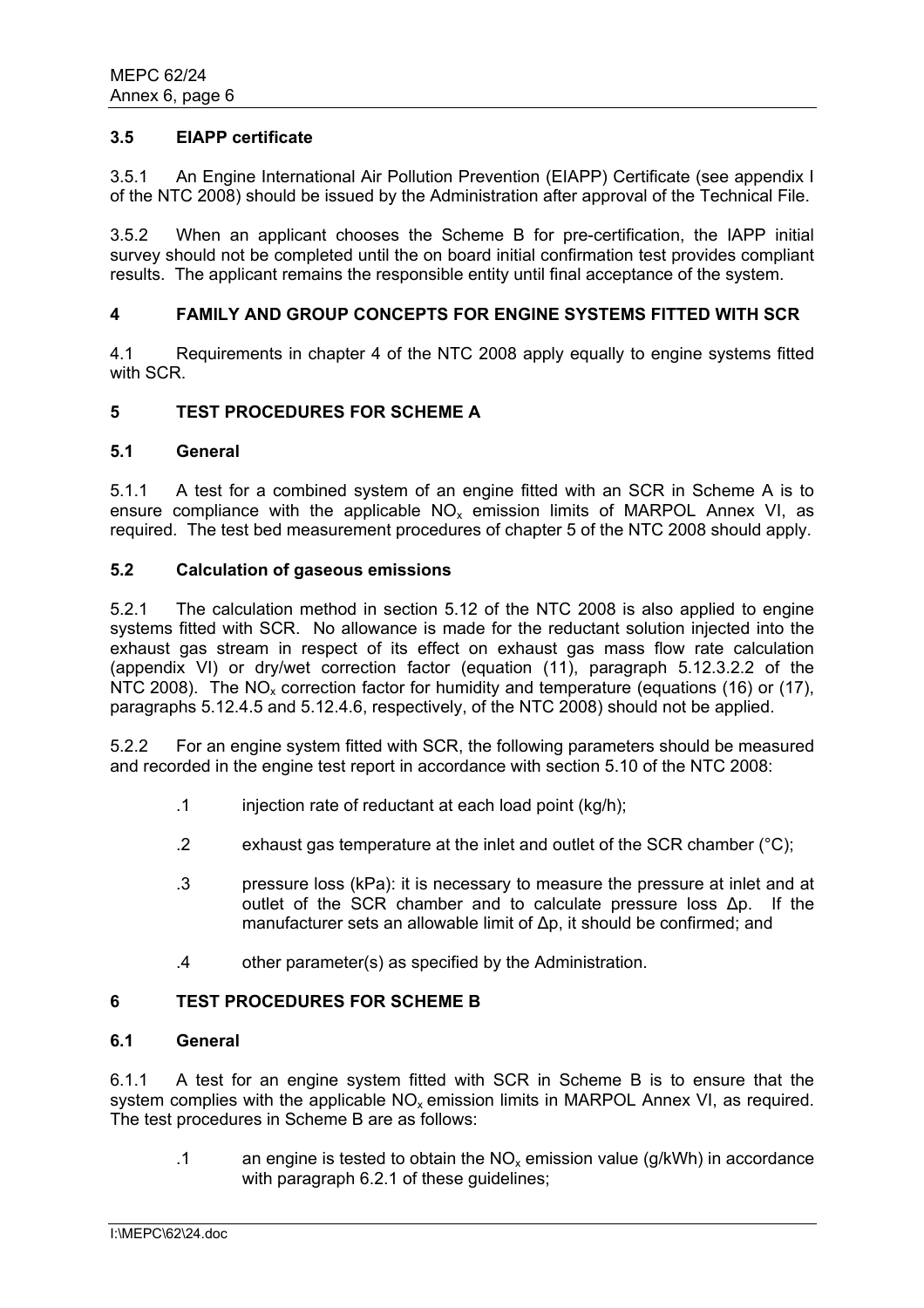- .2 the SCR  $NO<sub>x</sub>$  reduction rate may be calculated by modelling tools, taking into account geometrical reference conditions, chemical  $NO<sub>x</sub>$  conversion models as well as other parameters to be considered;
- .3 an SCR chamber, not necessarily to full scale, is to be tested in accordance with section 6.3 of these guidelines in order to generate data for the calculation model as that used in paragraph 6.1.1.2 of these guidelines;
- .4 the  $NO_x$  emission from the engine system fitted with SCR, which is calculated in accordance with section 6.4 of these guidelines using the  $NO<sub>x</sub>$ emission value from the engine and the  $NO<sub>x</sub>$  reduction rate of SCR chamber. At this point the Technical File will be completed and this  $NO<sub>x</sub>$ emission value will be entered into the supplement of the EIAPP certificate; and
- .5 the  $NO<sub>x</sub>$  emission performance of the engine combined with the SCR is verified by a confirmation test in accordance with the procedure in paragraph 7.5 of these guidelines.

# **6.2 Verification test procedures for an engine**

6.2.1 The purpose of the test of an engine is to establish the emission values for use in section 6.4 of these quidelines. These measurements should be in accordance with chapter 5 of the NTC 2008.

6.2.2 Paragraph 5.9.8.1 of the NTC 2008 requires engine conditions to be measured at each mode point, for an engine system. This equally applies in the case of an engine fitted with SCR. Additionally, exhaust gas temperature at the intended inlet of the SCR chamber should be determined and recorded in the test report as required by section 5.10 of the NTC 2008.

# **6.3 Test procedures for SCR chambers**

# **6.3.1 General**

6.3.1.1 The SCR chamber for validation testing may be either a full scale SCR chamber or a scaled version. A SCR chamber should demonstrate the reduction in  $NO<sub>x</sub>$  concentrations (ppm) expected in exhaust gas measured in section 6.2 of these guidelines. Therefore,  $NO<sub>x</sub>$ reduction rate of the SCR chamber should be determined for each individual mode point. Where undertaken on a scaled version of the SCR chamber the scaling process should be validated to the satisfaction of the Administration.

# **6.3.2 Test conditions at each mode point**

6.3.2.1 Exhaust gas, catalyst, reductant and an injection system should satisfy the following conditions at each mode point:

- .1 Exhaust gas flow Exhaust gas flow rate for the test should be scaled accordingly to account for the dimension of the catalyst model.
- .2 Exhaust gas component Exhaust gas for the test should either be diesel engine exhaust gas or simulated gas.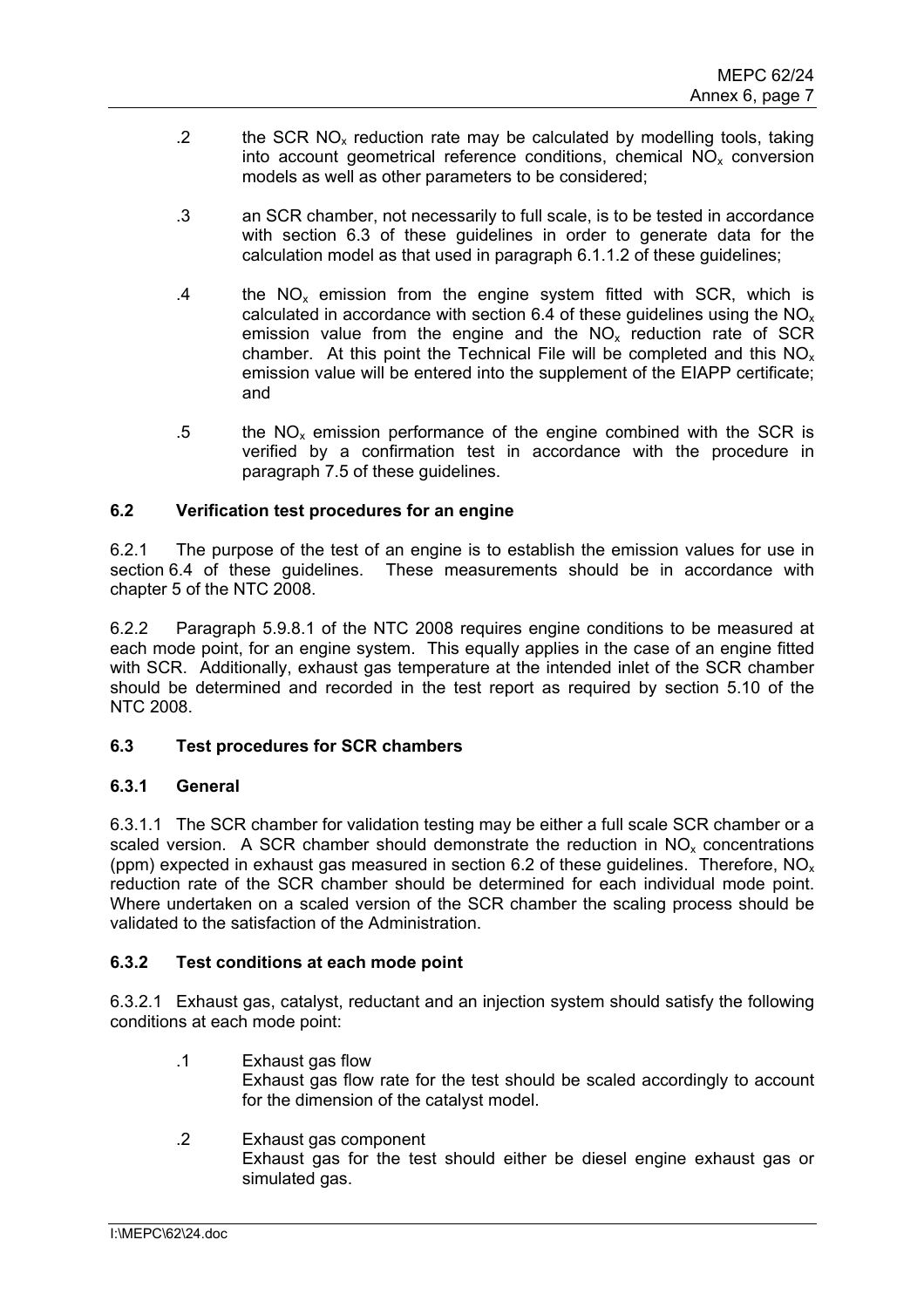Where diesel exhaust gas is used it should correspond, in terms of concentrations, to the exhaust gas in section 6.2 of these guidelines, in terms of  $NO_x$ ,  $O_2$ ,  $CO_2$ ,  $H_2O$ , and  $SO_2$  ( $\pm 5\%$  of the required concentration for each emission species).

Where simulated gas is used it should correspond, in terms of concentrations, to the exhaust gas in section 6.2 of these guidelines, in terms of NO, NO<sub>2</sub>, O<sub>2</sub>, CO<sub>2</sub>, H<sub>2</sub>O, and SO<sub>2</sub> ( $\pm$ 5% of the required concentration for each emission species) balance  $N_2$ .

.3 Exhaust gas temperature

The temperature of exhaust gas used for the test should correspond to the temperatures obtained from testing in section 6.2 of these guidelines, ensuring that the SCR chamber is activated at every load point, other than as provided for by 3.1.4 of the NTC 2008, and that no ammonia bisulphate formation, or reductant destruction, takes place.

.4 Catalyst blocks and AV,SV value

The catalyst blocks used in the test should be representative of the catalyst blocks to be used in the SCR chamber in service. AV,SV or LV value should, in the case of full scale tests, be within a range of ±20% of the required value as obtained in testing from section 6.2 of these guidelines. In the case of scaled tests it should correspond to the above.

.5 Reductant

The reductant concentration should be representative of the reductant concentration in the exhaust gas during actual operation.

# **6.3.3 Stability for measurement**

6.3.3.1 All measurements should be recorded after they have stabilized.

# **6.3.4 List of data to be derived from the model**

6.3.4.1 Operating data which is to be given in the Technical File should be derived from the modelling process or otherwise justified.

6.3.4.2 Exhaust gas analysers should be in accordance with appendix III and appendix IV of the NTC 2008 or otherwise to the satisfaction of the Administration.

# **6.3.5 Test report for SCR chamber**

6.3.5.1 Data recorded under paragraph 6.3.1.1 of these guidelines should be recorded in the test report as required by section 5.10 of the NTC 2008.

# **6.4 Calculation of the specific emission**

6.4.1 The  $NO<sub>x</sub>$  emission value of the engine system fitted with SCR should be calculated as follows:

gas<sub>x</sub> = 
$$
\frac{\sum_{i=1}^{i=n} ((100 - \eta_i)/100) \cdot q_{mgas_i} \cdot W_{F_i}}{\sum_{i=1}^{i=n} (P_i \cdot W_{F_i})}
$$